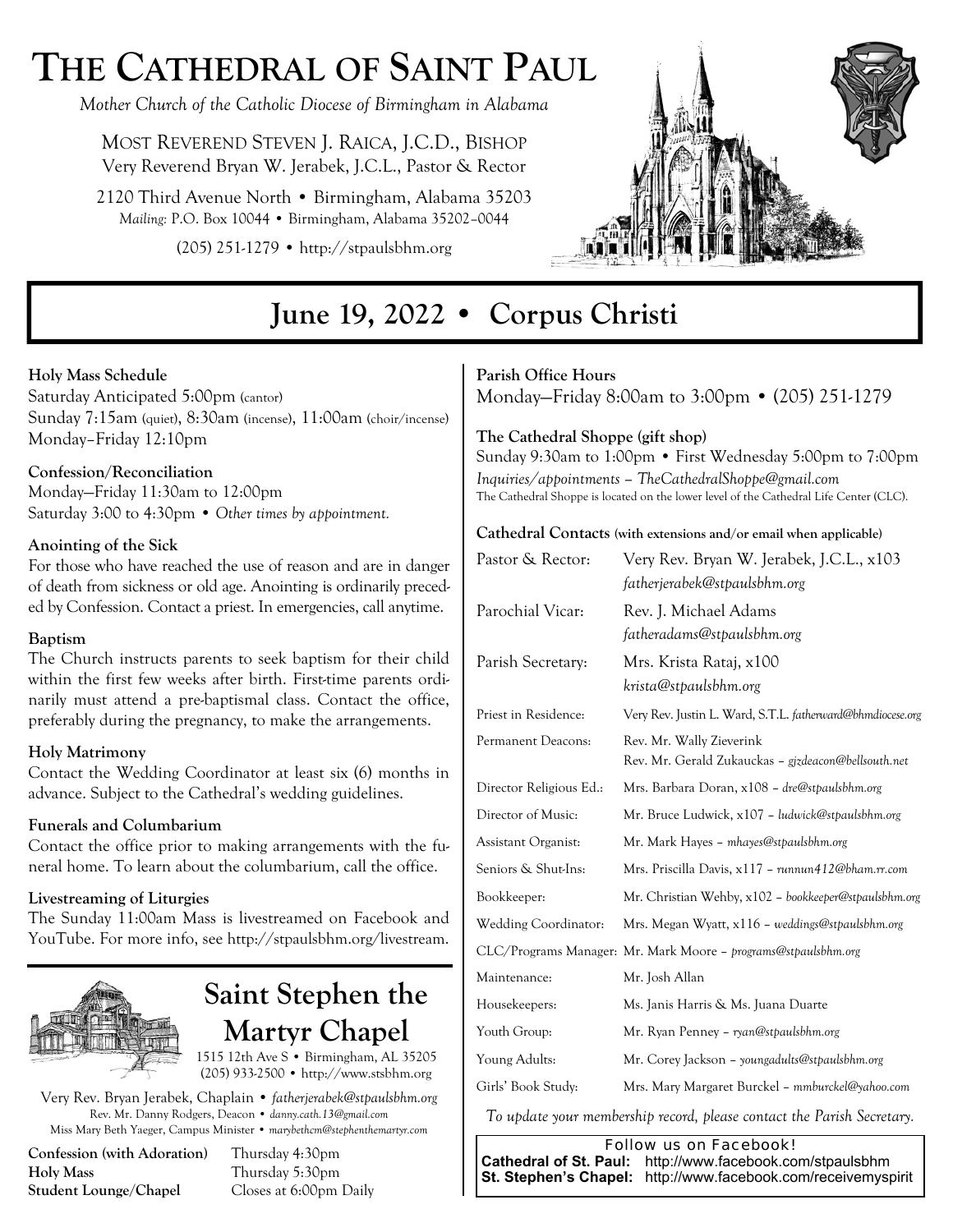



#### **SNACK BAGS FOR OUR NEIGHBORS IN NEED**

Please consider helping us by donating snack bags for our Neighbors in Need! Our Snack Bag Ministry is a great opportunity for individuals, families and parish groups to participate in our effort to serve the 75-100 people who come to us each week for food. We welcome anyone who feels called to help with this ministry to call the office for more information. Thank you!

#### **First Light Shelter for Homeless Women and Children**

DID YOU KNOW that volunteers from the Cathedral have faithfully provided dinner to the women and children staying at First Light for more than 30 years? We currently have 7 meal teams that cook and serve for one week every other month. This is a wonderful opportunity to share the gift of Christ's love to those in need! Our upcoming dates to serve are June 12-18, August 14-20, October 9- 15 and December 11-17.

If you are interested in learning more about this ministry, please email Nancy Heck-npheck@bellsouth.net

#### **Italian American Heritage Society**

Everyone of Italian Heritage is invited to the Italian-American Heritage Society, which meets on the second Sunday of each month at 2 P.M. at Our Lady of Sorrows Parish Hall. Please join us in our celebration of our shared heritage. The next few meetings are scheduled for July 10, August 14 and September 11. For further information, please call Mary Jo Fritts at 205 222-3443.

#### **SAFETY OF CHILDREN IN CHURCH**

A reminder: we strongly encourage parents to accompany children to and from the restroom, should a trip there become necessary during any visit to the Cathedral. Thank you!

**St. Stephen the Martyr** 

**Catholic University Chapel** 

SUMMEF

PLANS!

#### **Catholic CharismaƟc Renewal of Birmingham**

Scan to join the Groupme and hear

about all the fun things happening

for college students in the

Birmingham area

The 21st Annual CCROB Conference will be held in the Family Life Center at Our Lady of Sorrows Church, beginning at 5:00 p.m. on July 29 and at 8:00 a.m. on July 30. The conference theme is "Thy Will Be Done." The main speaker will be Andi Oney along with Father Frankline Fomukong and Jackie Smoke. The registration fee for individuals is \$25 and \$65 for a family of 3 or more. Register online at www.catholiccharismaticrenewal.org or mail registration to: CCROB, 1222 Hueytown Rd, Hueytown, AL 35023. For further information contact Sally Smith at 205-983-4150 or Ray Makofsky at 205-999-8947. You may also register at the conference. Everyone is welcome!

Worldwide Marriage Encounter invites all married couples to Renew the Romance, Revitalize your Marriage, Communicate more Openly, Find Deeper Intimacy, Focus on Your Spouse and Share the Joy by attending the Worldwide Marriage Encounter Weekend. The next weekend in the diocese of Birmingham is scheduled on July 30-31, 2022, at John Carroll Catholic High School in Birmingham and will be a non- residential weekend. The weekend will be Saturday and Sunday and you will be able to spend Saturday night in the comfort of your house and return to John Carroll to complete the weekend on Sunday morning. You can get more information or register online at www.wwme.org or by calling Frank and Kathryn Wessling at 205-530-3607.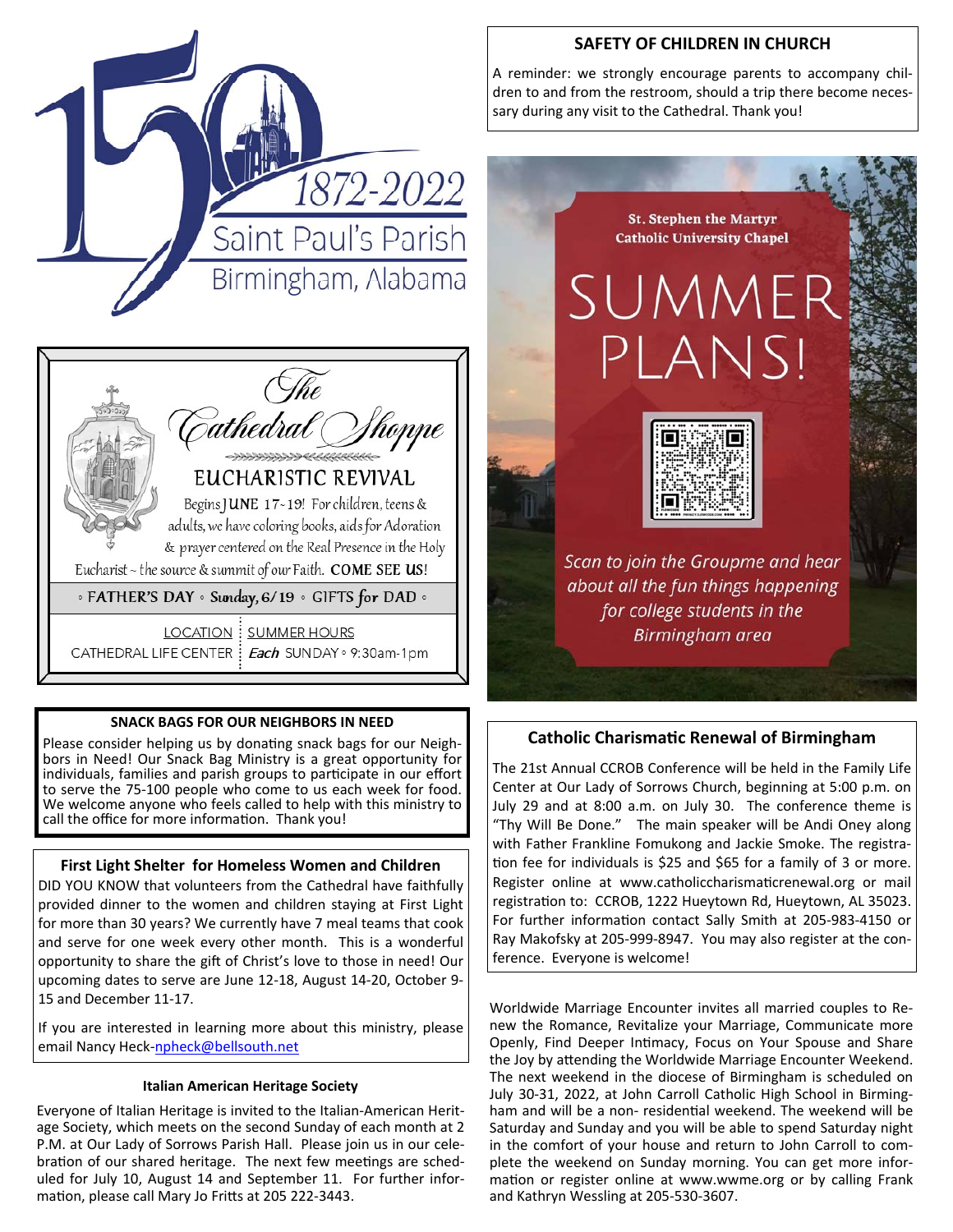### **The Knightly News... Fr. James E. Coyle Council #9862**



☆

*Interested in learning more about the benefits of joining the Knights of Columbus? Please visit www.KOC9862.org or contact Jack Boggan at 706-1209. We are a group of dedicated men who are joined together by faith and community support.*



**Happy 60th Birthday to Michael Sperando! All are invited to celebrate with us on Friday, June 24th! at 12:10pm Mass followed by lunch in the CLC. RSVP ‐ krista@stpaulsbhm.org** 

#### *Baptismal Preparation*

*The Baptismal Preparation Class is at 9:45am in the CLC and the dates are as follows: Aug. 14, Oct. 16, and Dec. 11. Please call the office to sign up and for more information before your baby is born!* 

#### **CATHEDRAL YOUTH GROUP**

Several youth group activities are being planned for the summer, and these are open to all middle school and high school students (including rising  $6<sup>th</sup>$  graders)! Your children are also welcome to invite their Catholic friends from neighboring parishes to participate (as long as they are middle school or high school aged). For more information about the youth group, go to https:// stpaulsbhm.org/education/youth-groups/. Also, you can click on the words "THIS LINK" on that page to add your email to our mailing list and so receive timely updates!

EWTN is hiring for many positions onsite in Irondale! Combine your faith and career at EWTN! For information on job requirements, go to https://www.ewtn.com/employment Please email cover letter, salary requirements & resume to humanresources@ewtn.com

**Want to learn to ballroom dance?** Nick Slatsky and Elizabeth Skinner, parishioners of St. Paul's, will be teaching ballroom dancing to young adults aged 18+. Ballroom dancing is a great way to fellowship with your brothers and sisters in Christ and learn a new skill while your at it. No experience necessary!

Time: Mondays from 6-7 p.m. Location: CLC Ballroom Date: March 7th-June 27th Cost: \$5 per person Dance for March: Waltz



**Open to all young adults in the Diocese! For more informaƟon, contact Elizabeth at (205)335‐7328 or Nick at (205)568‐2217.** 

\*\*\*\*\*\*\*\*\*\*\*\*\*\*\*\*\*\*\* "I Love America" Patriotic Concert

 $\star$  $\frac{1}{\sqrt{2}}$ Join us for a FREE, fun, patriotic birthday celebration for  $\lambda$  our as for a FREE, run, particle britinary celebration for  $\lambda$  our nation! Saint Aloysius Church will host the 8<sup>th</sup> Annual  $\frac{1}{\sqrt{x}}$  "I Love America" concert on Friday, July 1 at 6:30 p.m.  $\frac{1}{\sqrt{x}}$ Members of the Saint Aloysius Choir, along with others  $\lambda$ from surrounding churches, will lead the audience in songs  $\overrightarrow{X}$  that form the foundation of the United States of America— $\overrightarrow{X}$  $\frac{1}{\sqrt{2}}$  "The Star Spangled Banner," "America the Beautiful," "God  $\frac{1}{\sqrt{2}}$ Bless America," "God Bless the U.S.A.," and many more! Joining the choir in song will be The Waylighters Gospel  $\overrightarrow{\mathcal{X}}$  Quartet, Voices of the South Barbershop Chorus, and Har- $\overrightarrow{\mathcal{X}}$  $\frac{1}{\sqrt{2}}$  mony Hills Chorus. Come see a touching tribute to our  $\frac{1}{\sqrt{2}}$ armed forces as the Lake View American Legion Post 2011 presents the Colors and Service Flags from each branch of  $\frac{1}{2}$  $\overrightarrow{\mathbf{x}}$  the military, including the P.O.W. Please accept this invita- $\frac{1}{\sqrt{2}}$  tion to honor our country and our service men and women. New this year: G. R.'s Smokehouse food truck will be on site beginning at 4:30 p.m. Enjoy BBQ before the concert! All are welcome. Saint Aloysius Church is located at 751  $\frac{1}{\sqrt{2}}$  $\lambda$  Academy Drive in Bessemer.

\*\*\*\*\*\*\*\*\*\*\*\*\*\*\*\*\*\*\*\*

#### **Please join us for Coffee & Catechesis 11 ‐ 11:45 A.M. ‐ every other Wednesday at the Cathedral of St. Paul Life Center (CLC)**

John Martignoni will guide participants through an Apologetics Series beginning June 8th. For more information & to view past lectures, visit: http://bhmdiocese.org/coffee-and-catechesis

**A special thanks to Michael Sperando for folding the Bulletins and Orders of Worship!** 

**This week please remember in your prayers the sick, the shut-ins and hospitalized, especially:** Pam Phillips, Marino Family, David Hood, Anthony Leipert, Bill Hulsey, Charles Gardner, Tyler Hatcher, Ronda Bell, John Slaughter, Leacle Waters, Anthony Marino, Michelle Kemp Ramsay, Joseph Johnson, Caitlin Pilarski, Joey Giangrosso, Jerome Cravey, Frances Naro, Baker Mauer, Miriam Bailey, Jennifer Manley, Linda Boggan, Nicholas Landry, Pamela Dewberry, Sherri Miles, Louis Stalnaker, Lisa Bender, Dorothy Smith, Stella Glover, Lisa Tucker, Nancy Mitchell, Shirley Sutton, Eve Moore, Bobbie Sherk, Lorraine & Tim Bollinger, John Birk, Kimberly Buck, Vera Mendoza, Adeline & Don Williams, Adele Eades, Michael Gollehon, Linda Kay, Jack Bisson, Dave Ryan, Kirsten & Ed Burdick, George Ford, Anika Smith, Ralph Thompson, Janet Joseph, Hector Caucutt, David Peeples, Joyce Goltz, Margaret Kay, Cynthia Murry, Suzanne Miles, Jessica Jones, Dorothy Levesque, Mary Jerabek, Leonard Jerabek, Kathleen Jerabek, Michael Howell, Ila Shenk, Tony Traficante, Henry Hardin, Carrie Towle, Ian McLaughlin, Sam Moore, An Nguyen, James Harry Douglas, Maureen Angelini, Thomas Perna, Jr., Suzanne Dillon, Kayla Garraway, Doris Robertson, Jon Serio, Bonnie Godhigh, Larry Dye, Susannah Blackstone, Dee Bissett, Dolly Carroll, Barbara Delhomme, June Little, Nina Youngblood, Robbie Roy, Leah Jane Rovey, Candice Boyland, Brandon Fisher, Mary Ann Johnson, Hans Lang, Grace Detling, Anna DeLeon, Christi Ingram, Nancy Hudson, Patrick Coyle, Kayla Perry, Addison Cox, John Cooney as well as all those who have died.

**Let us pray for all of our parish family members who have been deployed.**